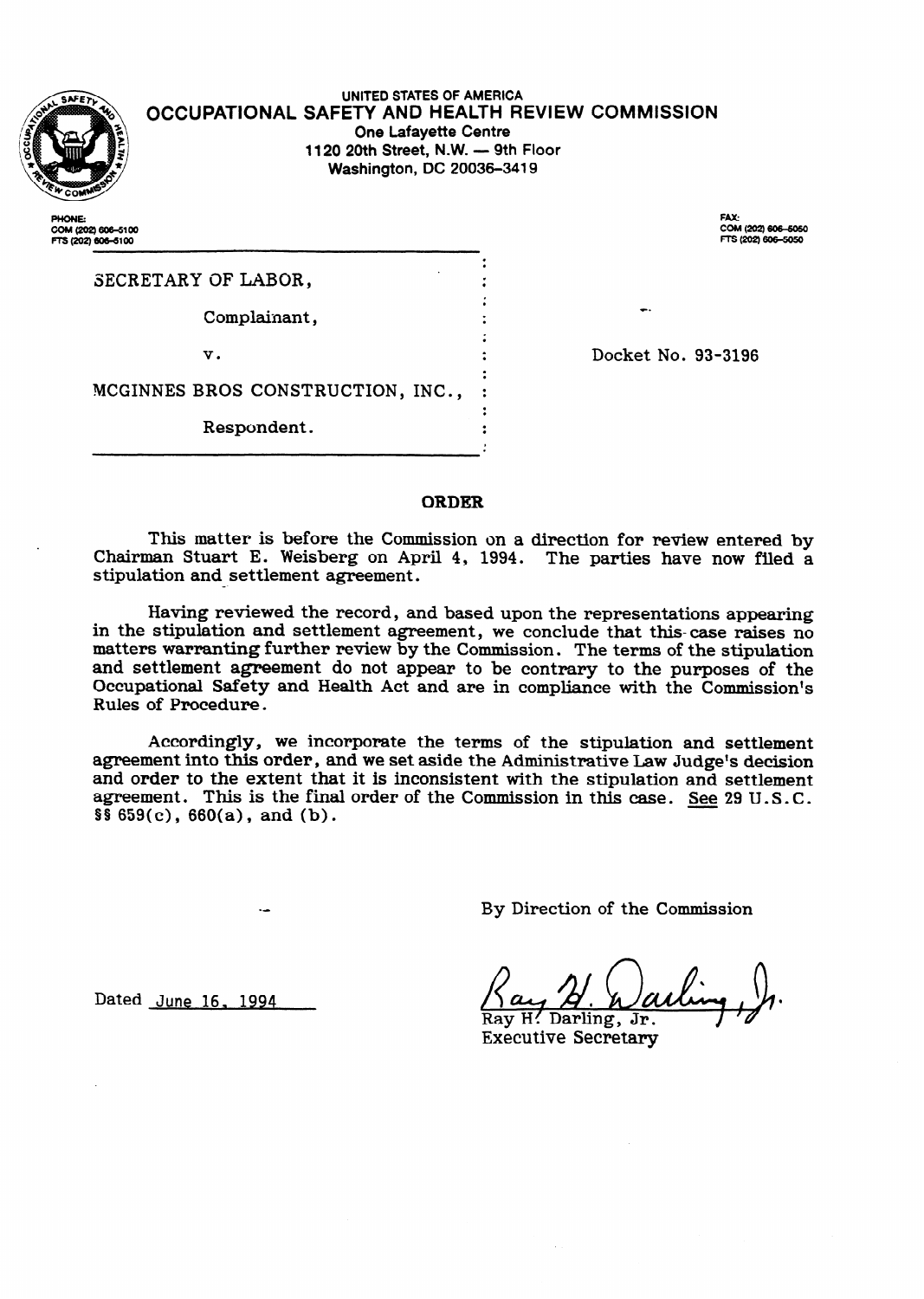## NOTICE OF ORDER

The attached Order by the Occupational Safety and Health Review Commission was issued and served on the following on June **16,** 1994.

**.** 

Daniel J. Mick, Esq. Counsel for Regional Trial Litigation Office of the Solicitor, USDOL 200 Constitution Ave., N.W. Room S4004 Washington, D.C. 20210

James E. White, Esq. Regional Solicitor Office of the Solicitor, U.S. DOL Suite 501 525 S. Griffin Street Dallas, TX 75202

William M. Coats, Esq. Coats, Rose, Yale, Holm, Ryman & Lee, P.C. 800 First City Tower 1001 Fannin Houston, TX 77002-6707

Irving Sommer Administrative Law Judge Occupational Safety and Health Review Commission One Lafayette Centre 1120 20th Street, Suite 990 Washington, D.C. 20036-3419

FOR THE COMMISSION

Ray H. Darling, Jr. Executive Secretary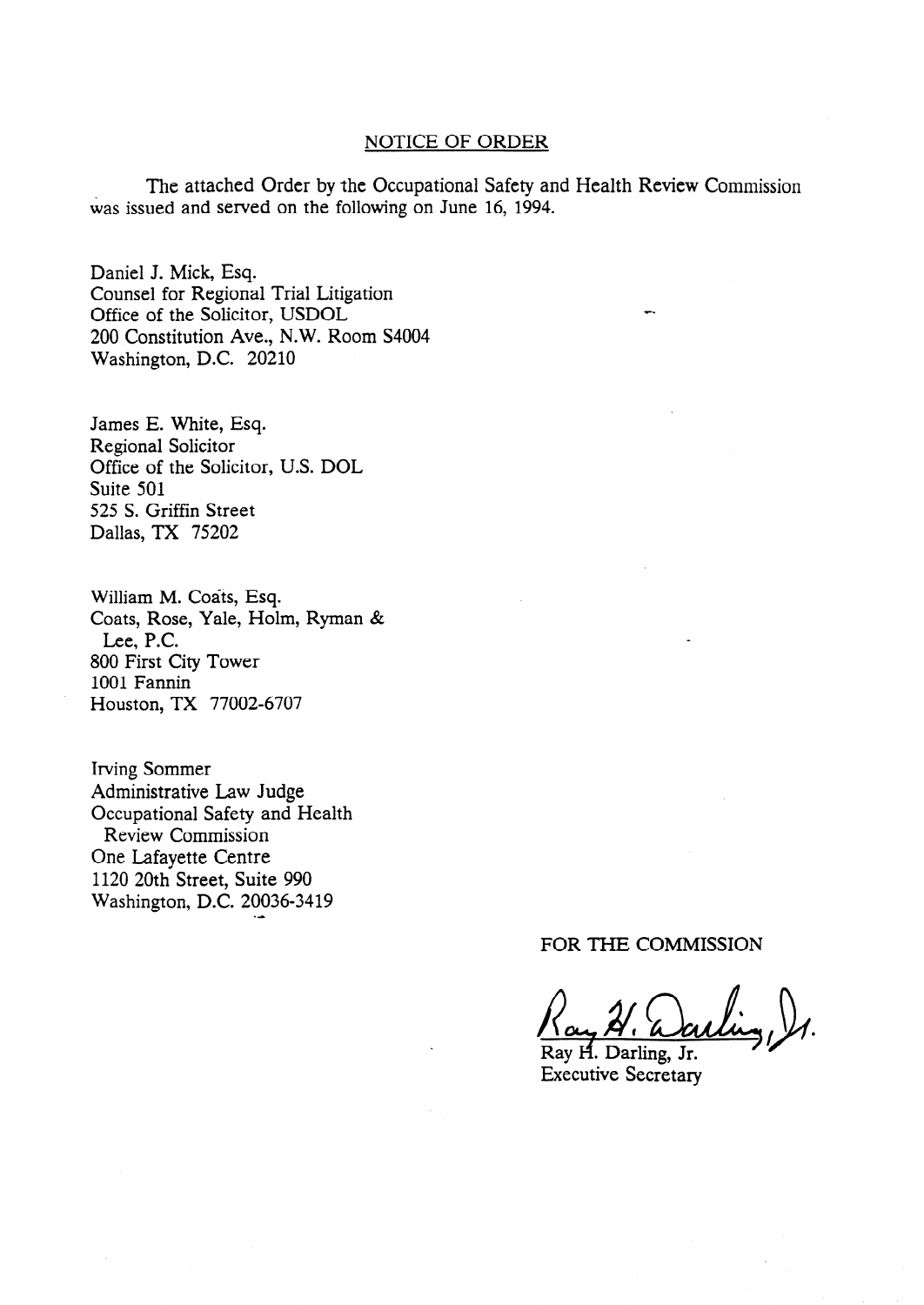## UNITED STATES OF AMERICA OCCUPATIONAL SAFETY AND HEALTH REVIEW COMMISSION

| ROBERT B. REICH, SECRETARY OF LABOR,             |                                 |
|--------------------------------------------------|---------------------------------|
| Complainant,                                     |                                 |
| v.                                               | OSHRC DOCKET<br>$NO. 93 - 3196$ |
| MCGINNES BROS. CONSTRUCTION, INC.<br>Respondent. |                                 |

#### STIPULATION **AND SETTLEMENT** AGREEMENT

In full and complete settlement and disposition of this case, it is agreed by and between Respondent, McGinnes Bros. Construction, Inc., and Complainant, the Secretary of Labor, that: .-

1. Complainant amends Citation No. 1 to allege other than serious, rather than serious, violations of 29 C.F.R. §§1926.59(e)(l)(i), .59(e)(l)(ii), .59(e)(2)(i), .59(e)(2)(ii), .59(e)(2)(iii), .59 (e)(3), .59(f)(9), .59(g)(8), .59(h), .151(a)(3), .152(a), and **.300(a).** No change is made to Citation No. 2 or to the penalties proposed in connection with either citation,

2. Respondent withdraws its notice of contest to Citation No. 1, as amended above, to Citation No. 2 and to the proposed penalties.

3. Respondent states that it is in compliance with each of the cited standards and regulations and will take appropriate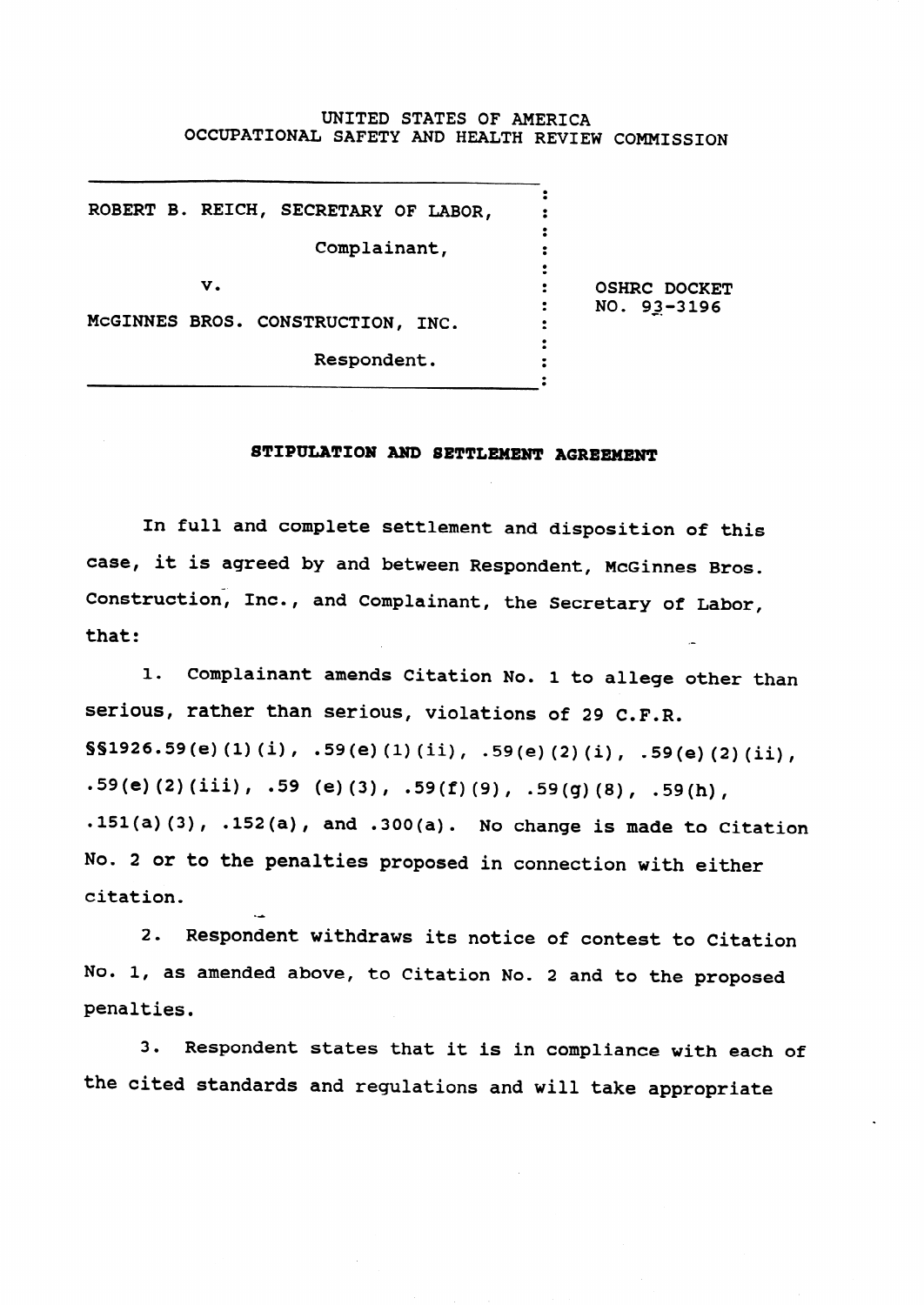steps remain in compliance both now and in the future. Respondent understands that future violations may be cited as willful **or repeated.** 

4. The parties agree that this Stipulation and Settlement Agreement is effective upon execution. Respondent agrees to pay the **penalty** in the **total** amount of \$6650 by submitzing its check, made payable to "U.S. Department of Labor -- OSHA," to the OSHA **Area** Office within 20 days from the date of this agreement.

5. Each party agrees to bear its own litigation costs and other expenses incurred in this proceeding.

6. There are no authorized representatives of affected employees. No affected employee has elected party status in this proceeding.

7. Respondent certifies that a copy of this Stipulation and Settlement Agreement was posted at its main office on the  $\int\!\!\frac{\partial f}{\partial x}~{\rm d}x$ of 11, 1994, **in accordance with** Commission Rules 7 and 100, JUNE and will remain posted for a minimum period of ten days.

Dated this  $\frac{1}{3}$  day of  $\frac{1}{2}$  day 1994.

William M. **Coats, Esq.**  COATS, ROSE, YA&E, HOLM, RYMAN 6t LEE, **P.C.**  800 First City Tower 1001 Fannin Houston, TX 77002-6707

Attorney for McGinnes Brothers Construction, Inc.

Daniel J. Mick, Esq. U.S. Department of Labor Office of the Solicitor 200 Constitution Ave., N.W. Washington, D.C. 20210

Attorney for the Secretary of Labor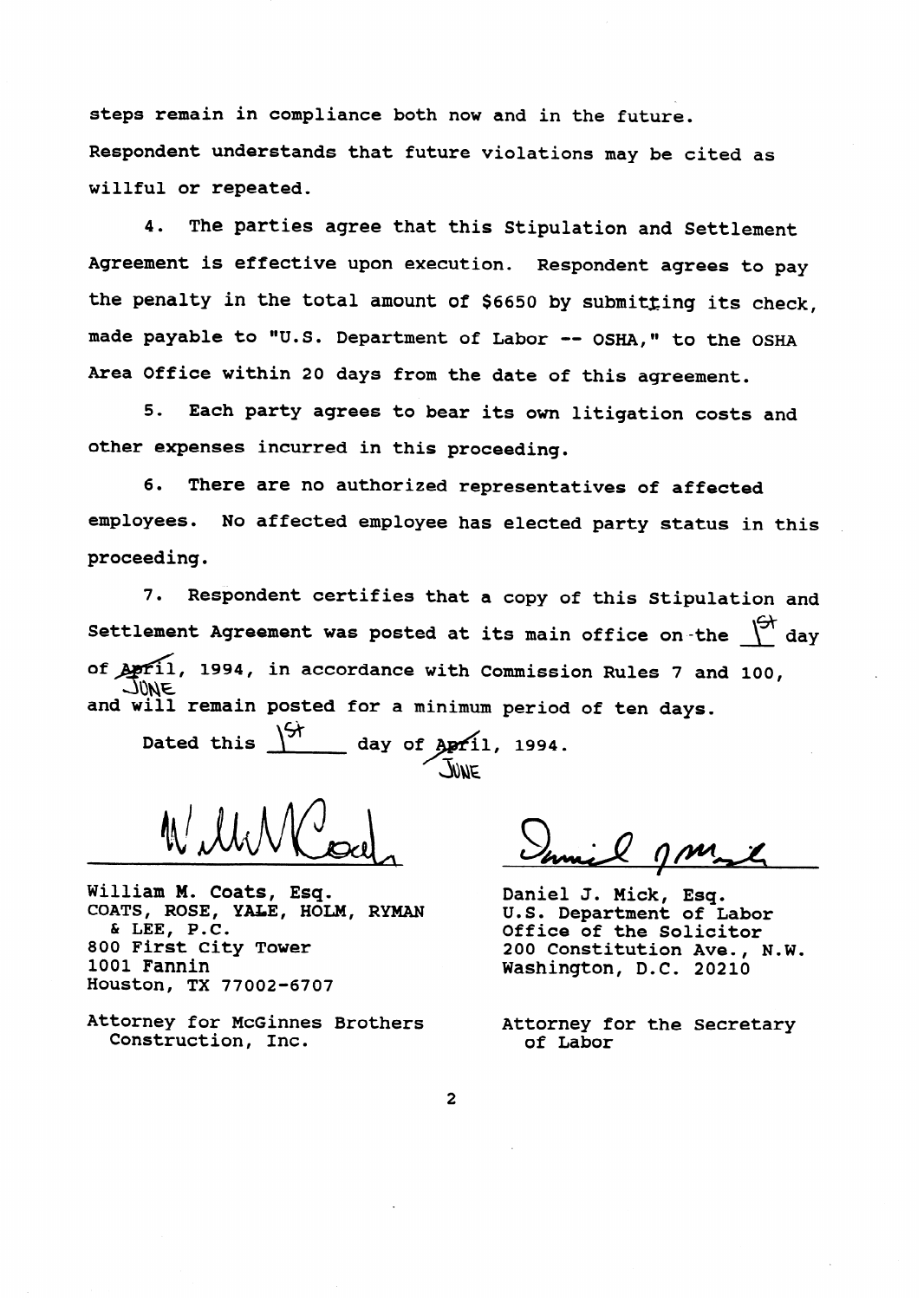

**UNITED STATES OF AMERICA OCCUPATIONAL SAFETY AND HEALTH REVIEW COMMISSION**  1120 20th Street, N.W. - 9th Floor **1120 20th Street, N.W. - 9th Floor Washington, DC 2003643419** 

M (202) 606-5100 COM (202) 60<br>FTS (202) 601

COM (202) 606-5050 TS (202) 606-5050

OSHITC DOCKET  $\cdots$ ,  $\cdots$ 

SECRETARY OF LABOR Complainant,

v.

MCGINNES BROTHERS CONSTRUCI'ION, INC. Respondent. .

# NOTICE OF DOCKETING OF ADMINISTRATIVE LAW JUDGE'S DECISION

The Administrative Law Judge's Report in the above referenced case was docketed with the Commission on March 3, 1994. The decision of the Judge will become a final order of the Commission on April 4, 1994 unless a Commission member directs review of the decision on or before that d<br>BARTY DESIRING BEVIEW OF THE HIDGES DECISION BY TH PARTY DESIRING REVIEW OF THE JUDGE'S DECISION BY THE<br>COMMISSION MUST FILE A BEFORE ON ESD DISCRETIONARY BELIEV. COMMISSION MUST FILE A PETITION FOR DISCRETIONARY RE Any such petition should be received by the Executive Secretary on or before<br>March 22, 1004 in order to normit outficient time for its acriery. See March 25, 1994 in order to permit sufficient contains containing  $\Omega_0$  and  $\Omega_1$  and  $\Omega_2$  and  $\Omega_3$ Commission Ruie 91, 29 C.F.R.  $2200$ . the Executive Secretary Secretary Secretary Secretary of the Secretary Secretary Secretary Secretary Secretary Secretary Secretary Secretary Secretary Secretary Secretary Secretary Secretary Secretary Secretary Secretary S cient time for its review. See the form of the see that  $\alpha$ 

All further pleadings or communications regarding this case shall be  $A$  further pleading or communications regarding the communications regarding the case shall be shall be shall be shall be shall be shall be shall be shall be shall be shall be shall be shall be shall be shall be shall be

> **Executive Secretary** Occupational Safety and Health<br>Review Commission  $1120$  20th St. N.W. Suite 980  $\frac{200}{100}$  Evin St. 11.11.200 1120 20th St. N.W., Suite 980

Petitioning parties shall also mail a copy to:

Daniel J. Mick, Esq.<br>Counsel for Regional Trial Litigation Office of the Solicitor, U.S. DOL Room S4004 200 Constitution Avenue, N.W. Washington, D.C. 20210

 $\cdot$  .  $\cdot$  .  $\cdot$  .  $\cdot$  .  $\cdot$ ew is issued by the Com having questions about review rights may contact the Commission's Executive Secretary or call (202) 606-5400.

FOR THE COMMISSION

ay N. Darling, & lage

Ray H. Darling, Jr. **Exécutive Secrétary** 

Date: March 3, 1994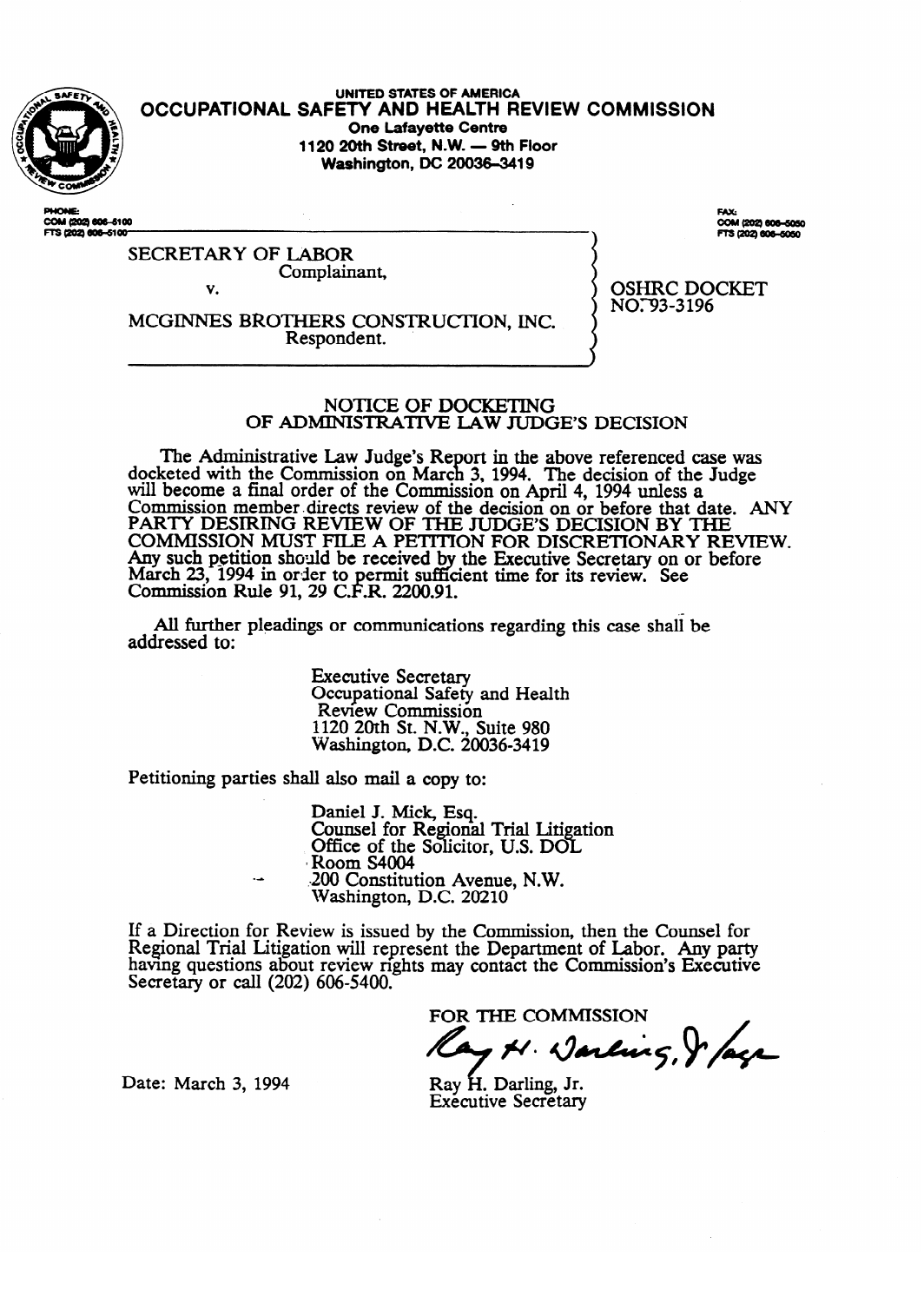#### DOCKET NO. 93-3196

# NOTICE IS GIVEN TO THE FOLLOWING:

.

. .

#

Daniel J. Mick, Esq.<br>Counsel for Regiona Counsel for **Regional Trial Litigation**<br>Office of the Solicitor, U.S. DOL Office of the Solicitor, O.S. DOL.<br>Room S4004 Room 94004<br>200 Constituti  $\frac{200}{8}$  Constitution  $\frac{1}{2}$  N.C. 20210  $W$  as  $\mathbf{L}$  and  $\mathbf{L}$   $\mathbf{L}$   $\mathbf{L}$   $\mathbf{L}$   $\mathbf{L}$   $\mathbf{L}$   $\mathbf{L}$   $\mathbf{L}$   $\mathbf{L}$   $\mathbf{L}$   $\mathbf{L}$   $\mathbf{L}$   $\mathbf{L}$   $\mathbf{L}$   $\mathbf{L}$   $\mathbf{L}$   $\mathbf{L}$   $\mathbf{L}$   $\mathbf{L}$   $\mathbf{L}$   $\mathbf{L}$   $\mathbf{L}$   $\math$ 

Regional Solicitor Office of the Solic 525 Griffin Square Bldg., Suite 50  $G$ riffin  $\&$  Young Streets Dallas, TX 75202

Coates, Rose, Yale, Hol LEE, P.C.<br>800 First City Tower JU FIISLU.<br>M1 Fanni:  $1001$  Fall  $1001$  Figure  $T_X$   $77002$   $6$  $100$ uston,  $12$ 

**CHIPATE:**<br>Occupational S **Companional Street Administrative Law Administrative Law Judge** One Lafayette Centre<br>1120 20th St. N.W., Suite 990 Washington, DC 20036 3419  $1120$ 

00107567968:06